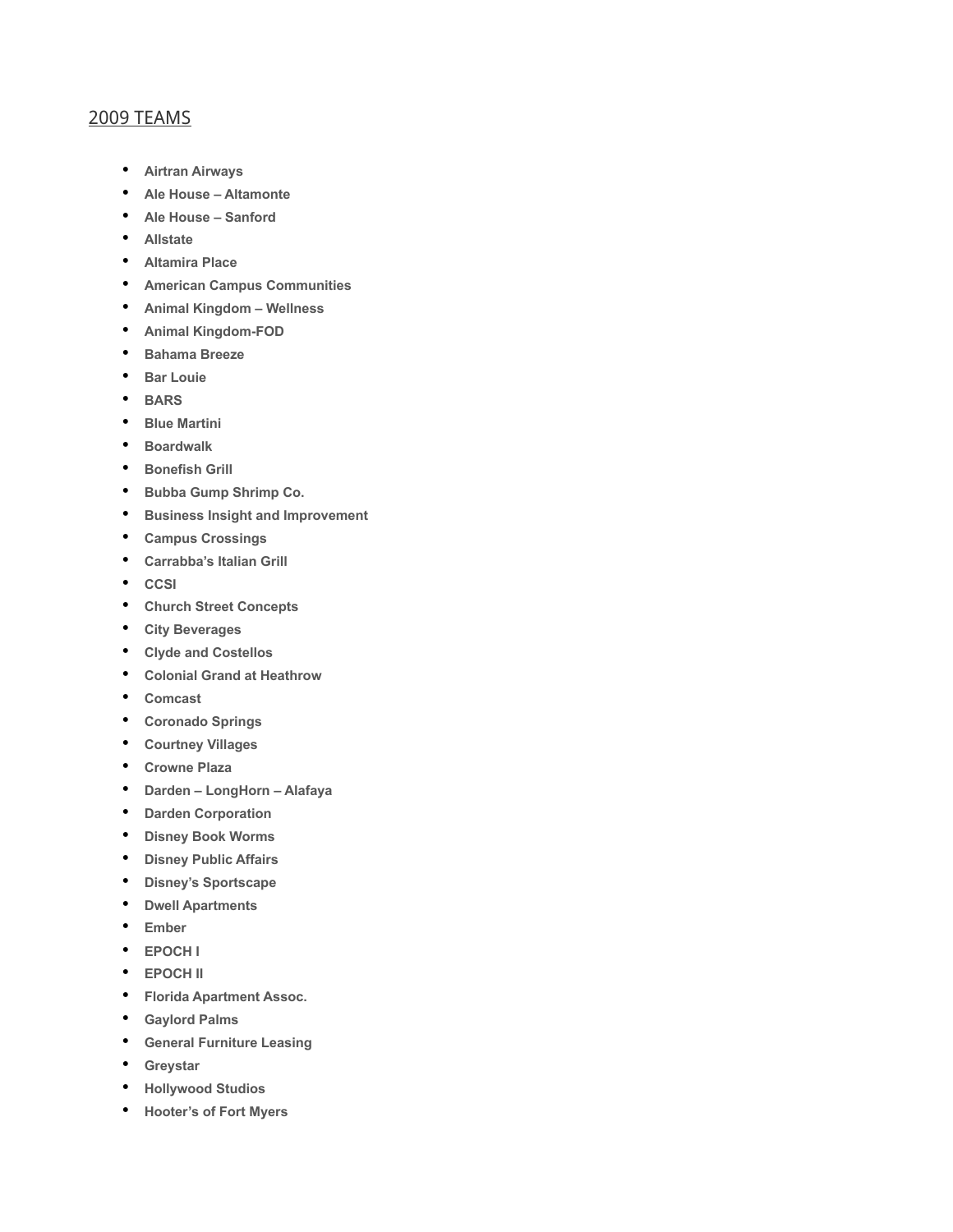- **Howl at the Moon**
- **Hurricane Grill and Wings**
- **Hyatt Grand Cypress**
- **Icon**
- **Installation Service Group**
- **Lake Lawsona**
- **Lake View**
- **Lake Weston**
- **Levy Restaurants**
- **Loews Hotels**
- **Milestone Mayhem**
- **Monterey Lakes**
- **NBA City**
- **Olive Garden-Kissimmee**
- **Outback Steakhouse**
- **Picerne Fox (Palm Key)**
- **Picerne Habitat (River Oaks)**
- **Pizzeria UNO**
- **Pizzeria UNO**
- **Regatta Shores**
- **Reunion Resort**
- **Rosen Hotel and Resorts Team I**
- **Rosen Hotel and Resorts Team II**
- **Roxy Nightclub**
- **Sea World**
- **Season's 52**
- **SeaWorld Water Parks**
- **Silver Cove**
- **Sol Caliente & Luna Dolce**
- **Sports and Recreation**
- **Stratford**
- **Subway**
- **Swan and Dolphin**
- **Tabu Nightclub**
- **Tijuana Flats**
- **TradeWinds**
- **Tropical Smoothie Café**
- **Universal Orlando**
- **Vacation Club**
- **Villages on Millenia**
- **Virgin Holiday**
- **Wall Street Cantina**
- **Wall Street Plaza**
- **Walt Disney Parks & Resorts Finance**
- **Water parks WDW**
- **WDW I**